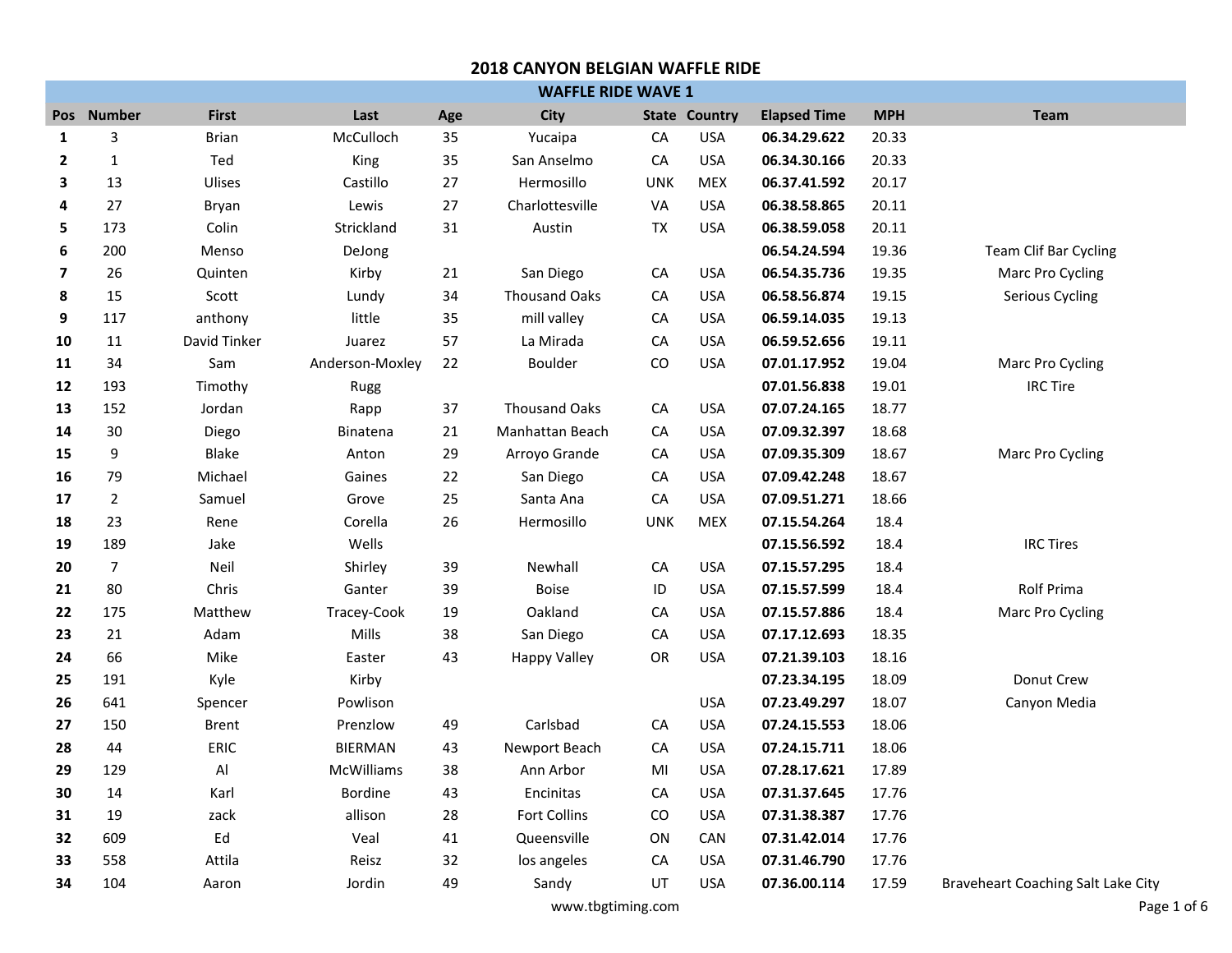# **Pos Number First Last Age City State Country Elapsed Time MPH Team 2018 CANYON BELGIAN WAFFLE RIDE WAFFLE RIDE WAVE 1** 20 Ryan Steers 33 Oak Park CA USA **07.37.42.814** 17.53 Giant Co-Factory Off-Road 12 Joseph Schmalz 28 Lawrence KS USA **07.38.45.398** 17.49 52 Emilio Cervantes 55 Lake Forest CA USA **07.39.22.094** 17.46 190 Sean Kickbush **07.41.25.405** 17.39 3T-Q M 170 CHRIS SPENCE 48 st helier UNK GBR **07.41.26.506** 17.38 CASP Racing 51 Mike Castaldo 50 Chico CA USA **07.41.26.705** 17.38 145 Jason Paez 28 Whittier CA USA **07.42.22.076** 17.35 142 Sean Pantellere 32 Long Beach CA USA **07.44.38.916** 17.26 40 Gordon Bearman 38 auckland UNK NZL **07.44.39.246** 17.26 77 Steve Floyd 48 San Marcos CA USA **07.48.07.232** 17.14 137 Jussi Oksanen 38 cardiff CA USA **07.48.07.567** 17.14 Wolf Pack Cycling 618 Jeff Welch 36 Thousand Oaks CA USA **07.48.08.825** 17.14 119 John Lynch 46 Alexandria VA USA **07.49.10.863** 17.1 133 Todd Morton 48 Cardiff CA USA **07.49.46.663** 17.08 524 Ben Nichols 49 Sandy UT USA **07.49.48.301** 17.08 Braveheart Coaching Salt Lake City 580 David Sheek 41 Laguna Hills CA USA **07.55.25.039** 16.87 154 Ben Raymond 33 San Diego CA USA **07.57.30.466** 16.8 130 Jason Meidhof 43 Eagle Rock CA USA **07.58.19.657** 16.77 157 Craig Roemer 52 Petaluma CA USA **07.58.20.389** 16.77 10 John Behrens 46 San Diego CA USA **07.58.20.652** 16.77 147 Richard Picarelli 51 Bakersfield CA USA **07.58.21.739** 16.77 158 David Rous 47 Bakersfield CA USA **07.58.22.986** 16.77 131 paul mica 40 San Diego CA USA **07.59.59.587** 16.71 101 Rob Hunt 43 San Jose CA USA **08.01.52.404** 16.65 Monster Media Racing 46 Brendon Bolin 33 Santa Barbara CA USA **08.01.52.444** 16.65 86 dennis grob 50 costa mesa CA USA **08.02.04.436** 16.64 64 Ethan Doherty 27 Vista CA USA **08.04.59.932** 16.54 163 Jason Siegle 38 Solvang CA USA **08.10.47.345** 16.35 123 David Marietti 52 Dana Point CA USA **08.12.35.761** 16.29 509 Christopher Memelink 42 Broomfield CO USA **08.12.38.505** 16.28 57 Cliff Clermont 48 Carlsbad CA USA **08.12.41.092** 16.28 53 Anthony Chan 27 La Jolla CA USA **08.15.07.334** 16.2 39 Ricardo Barrosa 45 Dana Point CA USA **08.19.35.303** 16.06 109 Drew Kogon 24 Pacific Palisades CA USA **08.19.52.665** 16.05 Subaru Santa Monica Racing p-b Alfa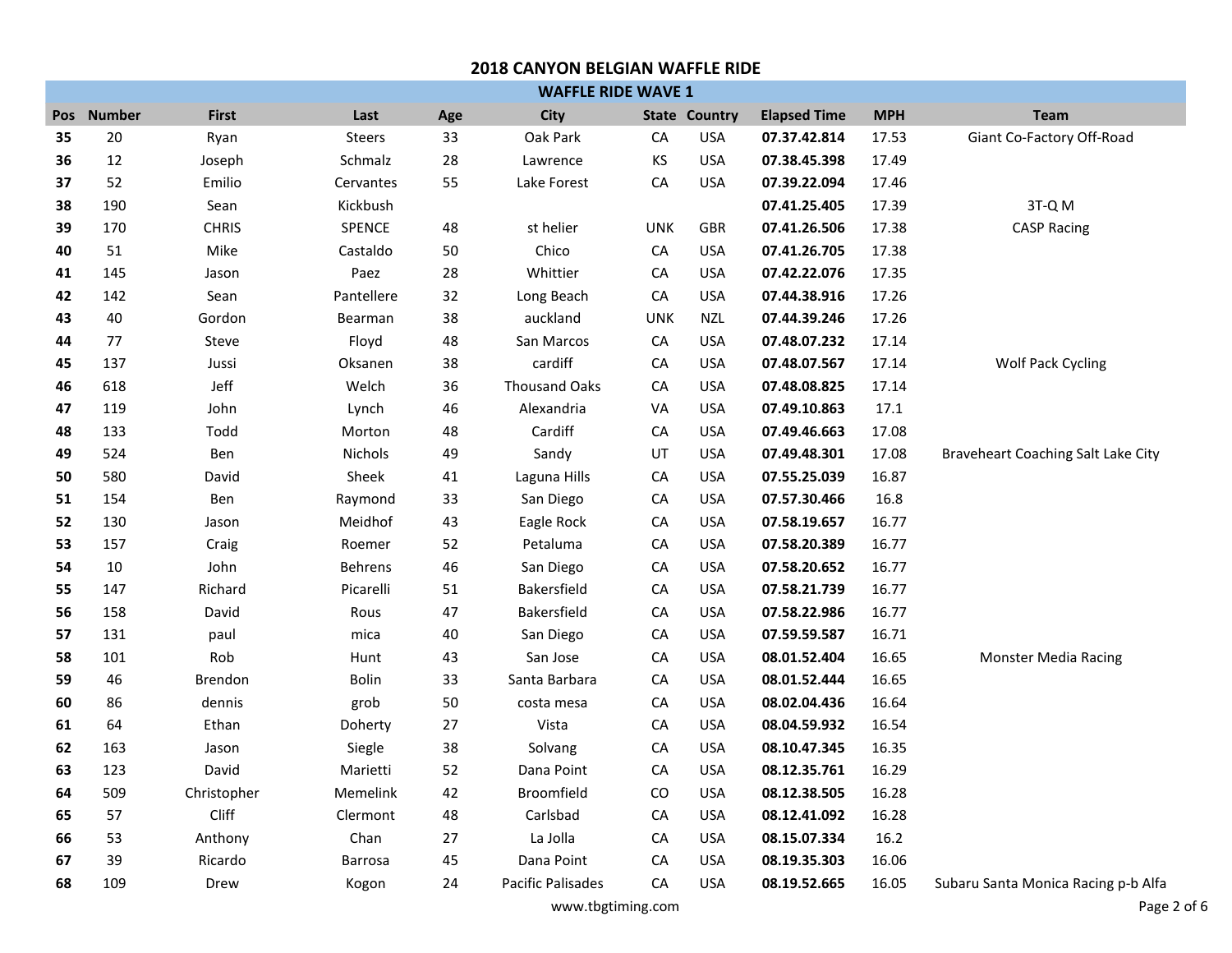|     | <b>WAFFLE RIDE WAVE 1</b> |                |            |        |                       |           |                      |                     |            |                               |  |
|-----|---------------------------|----------------|------------|--------|-----------------------|-----------|----------------------|---------------------|------------|-------------------------------|--|
|     | Pos Number                | <b>First</b>   | Last       | Age    | City                  |           | <b>State Country</b> | <b>Elapsed Time</b> | <b>MPH</b> | <b>Team</b>                   |  |
| 69  | 58                        | Daniel         | Cobley     | 39     | Hermosa Beach         | CA        | <b>USA</b>           | 08.19.52.930        | 16.05      |                               |  |
| 70  | 97                        | ADAM           | HENSLEY    | 43     | <b>BAKERSFIELD</b>    | CA        | <b>USA</b>           | 08.19.56.047        | 16.05      |                               |  |
| 71  | 171                       | Benjamin       | Stafford   | 40     | Solana Beach          | CA        | <b>USA</b>           | 08.24.51.562        | 15.89      |                               |  |
| 72  | 138                       | Bayram         | Orazov     | 32     | Chandler              | AZ        | <b>USA</b>           | 08.25.13.003        | 15.88      |                               |  |
| 73  | 148                       | Rob            | Pickels    | 36     | Boulder               | CO        | <b>USA</b>           | 08.25.20.086        | 15.87      |                               |  |
| 74  | 36                        | Ben            | Arena      | 34     | San Diego             | CA        | <b>USA</b>           | 08.27.09.846        | 15.82      |                               |  |
| 75  | 94                        | David          | Harward    | 48     | <b>SALT LAKE CITY</b> | UT        | <b>USA</b>           | 08.27.55.004        | 15.79      |                               |  |
| 76  | 125                       | Mike           | Matz       | 36     | Carlsbad              | CA        | <b>USA</b>           | 08.29.12.526        | 15.75      |                               |  |
| 77  | 95                        | John           | Hawkins    | 52     | Los Osos              | CA        | <b>USA</b>           | 08.29.16.430        | 15.75      |                               |  |
| 78  | 70                        | Alec           | Eror       | 56     | Washington            | UT        | <b>USA</b>           | 08.32.41.073        | 15.65      | <b>Team Red Rock</b>          |  |
| 79  | 121                       | Casey          | Maguire    | 43     | <b>Rolling Hills</b>  | CA        | <b>USA</b>           | 08.34.46.414        | 15.58      |                               |  |
| 80  | 562                       | Stephane       | Roch       | 31     | San Diego             | CA        | <b>USA</b>           | 08.35.37.864        | 15.56      |                               |  |
| 81  | 73                        | logan          | fiedler    | 33     | Vista                 | CA        | <b>USA</b>           | 08.37.11.769        | 15.51      |                               |  |
| 82  | 75                        | Dan            | Findley    | 31     | Eagle                 | CO        | <b>USA</b>           | 08.37.12.258        | 15.51      |                               |  |
| 83  | 107                       | William        | Kellagher  | 62     | <b>Boulder</b>        | CO        | <b>USA</b>           | 08.37.14.116        | 15.51      | Rocky Mountain Cancer Centers |  |
| 84  | 56                        | Jason          | Cianfrocca | 33     | La Mirada             | CA        | <b>USA</b>           | 08.37.14.333        | 15.51      |                               |  |
| 85  | 16                        | Jon            | Hornbeck   | 28     | Costa Mesa            | CA        | <b>USA</b>           | 08.37.33.687        | 15.5       |                               |  |
| 86  | 98                        | mike           | hileman    | 50     | Las Vegas             | <b>NV</b> | <b>USA</b>           | 08.40.01.946        | 15.43      |                               |  |
| 87  | 65                        | Jason          | Donaldson  | 32     | Santa Monica          | CA        | <b>USA</b>           | 08.40.49.959        | 15.4       |                               |  |
| 88  | 22                        | David          | Haase      | $50\,$ | Fond Du Lac           | WI        | <b>USA</b>           | 08.41.00.996        | 15.4       |                               |  |
| 89  | 84                        | lan            | Gonder     | 28     | <b>Naples</b>         | FL        | <b>USA</b>           | 08.44.20.181        | 15.3       |                               |  |
| 90  | 78                        | daniel         | funk       | 55     | Santa Monica          | CA        | <b>USA</b>           | 08.44.33.714        | 15.29      | Lagrange                      |  |
| 91  | 25                        | Nate           | Freed      | 36     | Vista                 | CA        | <b>USA</b>           | 08.51.13.115        | 15.1       | Marc Pro Cycling              |  |
| 92  | 115                       | ryan           | ley        | 45     | reno                  | <b>NV</b> | <b>USA</b>           | 08.53.04.815        | 15.05      |                               |  |
| 93  | 174                       | Forest         | Talbott    | 38     | San Diego             | CA        | <b>USA</b>           | 08.56.22.562        | 14.96      |                               |  |
| 94  | 149                       | Michael        | Potter     | 27     | <b>WINSTON SALEM</b>  | <b>NC</b> | <b>USA</b>           | 08.56.31.453        | 14.95      |                               |  |
| 95  | 183                       | John           | Wiberg     | 50     | Boulder               | CO        | <b>USA</b>           | 08.57.26.027        | 14.93      |                               |  |
| 96  | 139                       | Oktay          | Ortabasi   | 45     | <b>Studio City</b>    | CA        | <b>USA</b>           | 08.58.48.178        | 14.89      |                               |  |
| 97  | 192                       | <b>Brendan</b> | O'Brien    |        |                       |           |                      | 08.58.55.615        | 14.89      | <b>Easton Cycling</b>         |  |
| 98  | 43                        | derek          | betcher    | 36     | carlsbad              | CA        | <b>USA</b>           | 08.59.04.953        | 14.88      |                               |  |
| 99  | 90                        | Sky            | Hansen     | 50     | Venice                | CA        | <b>USA</b>           | 09.00.41.625        | 14.84      |                               |  |
| 100 | 155                       | Charles        | Rimkus     | 27     | San Francisco         | CA        | <b>USA</b>           | 09.01.05.101        | 14.83      | CA Technologies               |  |
| 101 | 113                       | Kevin          | Lentz      | 35     | Vista                 | CA        | <b>USA</b>           | 09.04.26.917        | 14.73      |                               |  |
| 102 | 60                        | jess           | couch      | 51     | Petaluma              | CA        | <b>USA</b>           | 09.11.29.177        | 14.55      |                               |  |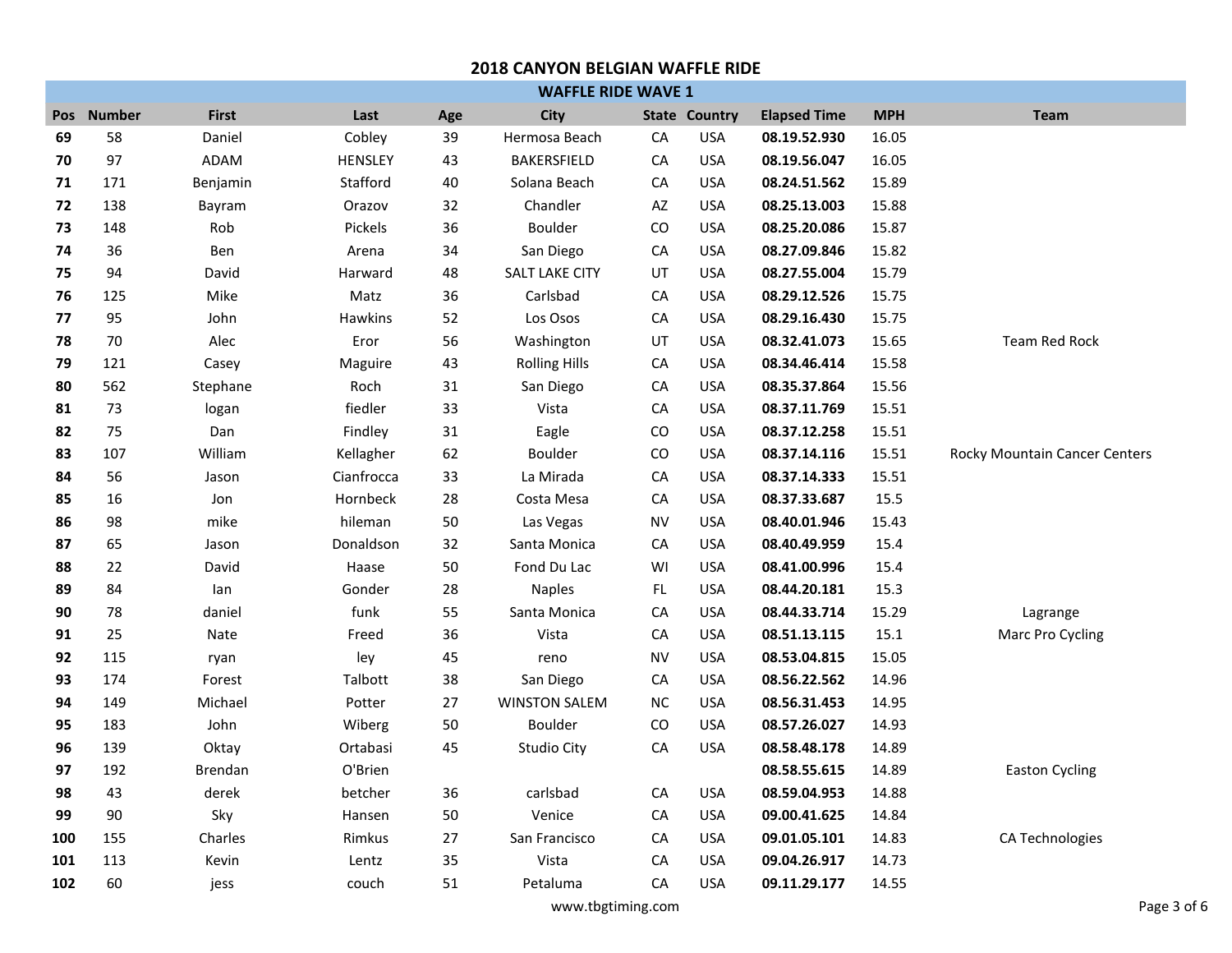|     | <b>WAFFLE RIDE WAVE 1</b> |              |            |     |                          |            |                      |                     |            |                             |
|-----|---------------------------|--------------|------------|-----|--------------------------|------------|----------------------|---------------------|------------|-----------------------------|
|     | Pos Number                | <b>First</b> | Last       | Age | <b>City</b>              |            | <b>State Country</b> | <b>Elapsed Time</b> | <b>MPH</b> | <b>Team</b>                 |
| 103 | 156                       | Douglas      | Ritenour   | 48  | Phoenix                  | AZ         | <b>USA</b>           | 09.11.38.596        | 14.54      | The Velo                    |
| 104 | 166                       | David        | Smith      | 50  | Jacksonville             | FL         | <b>USA</b>           | 09.13.27.028        | 14.49      |                             |
| 105 | 67                        | Keith        | Edmiston   | 54  | Las Vegas                | <b>NV</b>  | <b>USA</b>           | 09.13.41.536        | 14.49      | <b>Monster Media Racing</b> |
| 106 | 68                        | Sean         | Scott      | 42  | Glencoe                  | IL         | <b>USA</b>           | 09.15.17.224        | 14.45      |                             |
| 107 | 85                        | Rick         | Graves     | 51  | San Rafael               | СA         | <b>USA</b>           | 09.15.20.265        | 14.45      |                             |
| 108 | 81                        | Jessie       | Gascon     | 52  | <b>Trabuco Canyon</b>    | CA         | <b>USA</b>           | 09.17.18.750        | 14.39      |                             |
| 109 | 134                       | Todd         | Munk       | 51  | Morgan Hill              | ${\sf CA}$ | <b>USA</b>           | 09.17.41.481        | 14.38      |                             |
| 110 | 83                        | Nicholas     | Gilroy     | 27  | Denver                   | CO         | <b>USA</b>           | 09.21.09.114        | 14.3       |                             |
| 111 | 76                        | Stephen      | Fitzgerald | 39  | Denver                   | CO         | <b>USA</b>           | 09.21.09.199        | 14.3       |                             |
| 112 | 62                        | Tony         | Darr       | 59  | Imperial                 | CA         | <b>USA</b>           | 09.21.39.931        | 14.28      |                             |
| 113 | 176                       | Shawn        | Vangassen  | 43  | Sa3                      | CA         | <b>USA</b>           | 09.21.58.609        | 14.27      |                             |
| 114 | 126                       | Andrew       | McClure    | 54  | Carlsbad                 | CA         | <b>USA</b>           | 09.22.00.951        | 14.27      |                             |
| 115 | 164                       | Geoffrey     | Siepker    | 47  | <b>Great Lakes</b>       | IL         | <b>USA</b>           | 09.24.10.403        | 14.22      |                             |
| 116 | 96                        | Justin       | Heinen     | 42  | Seattle                  | <b>WA</b>  | <b>USA</b>           | 09.25.53.262        | 14.18      |                             |
| 117 | 141                       | Travis       | Palmer     | 38  | Durango                  | CO         | <b>USA</b>           | 09.26.49.684        | 14.15      | <b>Natural Grocers</b>      |
| 118 | 103                       | mike         | ivancic    | 48  | kansas city              | MO         | <b>USA</b>           | 09.31.01.202        | 14.05      |                             |
| 119 | 587                       | Carl         | Smith      | 30  | Laguna Niguel            | ${\sf CA}$ | <b>USA</b>           | 09.31.18.434        | 14.04      |                             |
| 120 | 42                        | Robert       | Bernhard   | 64  | San Diego                | ${\sf CA}$ | <b>USA</b>           | 09.35.10.449        | 13.95      |                             |
| 121 | 55                        | Michael      | Chong      | 45  | Long Beach               | ${\sf CA}$ | <b>USA</b>           | 09.42.10.493        | 13.78      |                             |
| 122 | 89                        | Mark         | Hanlon     | 45  | <b>Highlands Ranch</b>   | ${\rm CO}$ | <b>USA</b>           | 09.51.29.284        | 13.56      |                             |
| 123 | 82                        | Jason        | Gersting   | 42  | Irvine                   | ${\sf CA}$ | <b>USA</b>           | 09.51.54.068        | 13.55      | Knobbe Cycling              |
| 124 | 165                       | Matt         | Skelton    | 53  | Mercer Island            | <b>WA</b>  | <b>USA</b>           | 09.52.02.707        | 13.55      |                             |
| 125 | 45                        | Eric         | Boarman    | 35  | San Diego                | ${\sf CA}$ | <b>USA</b>           | 09.52.22.552        | 13.54      |                             |
| 126 | 639                       | <b>Bruce</b> | Pauly      |     | Pleasanton               | CA         | <b>USA</b>           | 09.57.09.318        | 13.43      | Survival Camp               |
| 127 | 108                       | John         | Kingry     | 32  | Chicago                  | IL         | <b>USA</b>           | 09.58.07.139        | 13.41      | MOX MULTISPORT              |
| 128 | 54                        | James        | Chao       | 52  | <b>RSM</b>               | ${\sf CA}$ | <b>USA</b>           | 09.58.09.969        | 13.41      |                             |
| 129 | 91                        | David        | Hanson     | 29  | corona                   | CA         | <b>USA</b>           | 10.01.57.399        | 13.33      |                             |
| 130 | 59                        | Mike         | Conroy     | 33  | Chicago                  | IL         | <b>USA</b>           | 10.02.21.996        | 13.32      | MOX MULTISPORT              |
| 131 | 50                        | Bill         | Carlson    | 57  | La Quinta                | ${\sf CA}$ | <b>USA</b>           | 10.08.44.308        | 13.18      |                             |
| 132 | 124                       | Jason        | Mark       | 48  | El Segundo               | ${\sf CA}$ | <b>USA</b>           | 10.11.18.336        | 13.12      |                             |
| 133 | 143                       | Jonathan     | Paris      | 31  | San pedro                | СA         | <b>USA</b>           | 10.11.27.687        | 13.12      |                             |
| 134 | 187                       | Jack         | Nosco      |     |                          |            |                      | 10.18.52.781        | 12.96      |                             |
| 135 | 48                        | Jerry        | Bueno      | 42  | Austin                   | TX         | <b>USA</b>           | 10.20.56.494        | 12.92      | 787 Racing                  |
| 136 | 74                        | christopher  | fillo      | 54  | <b>Pacific Palisades</b> | CA         | <b>USA</b>           | 10.26.44.186        | 12.8       |                             |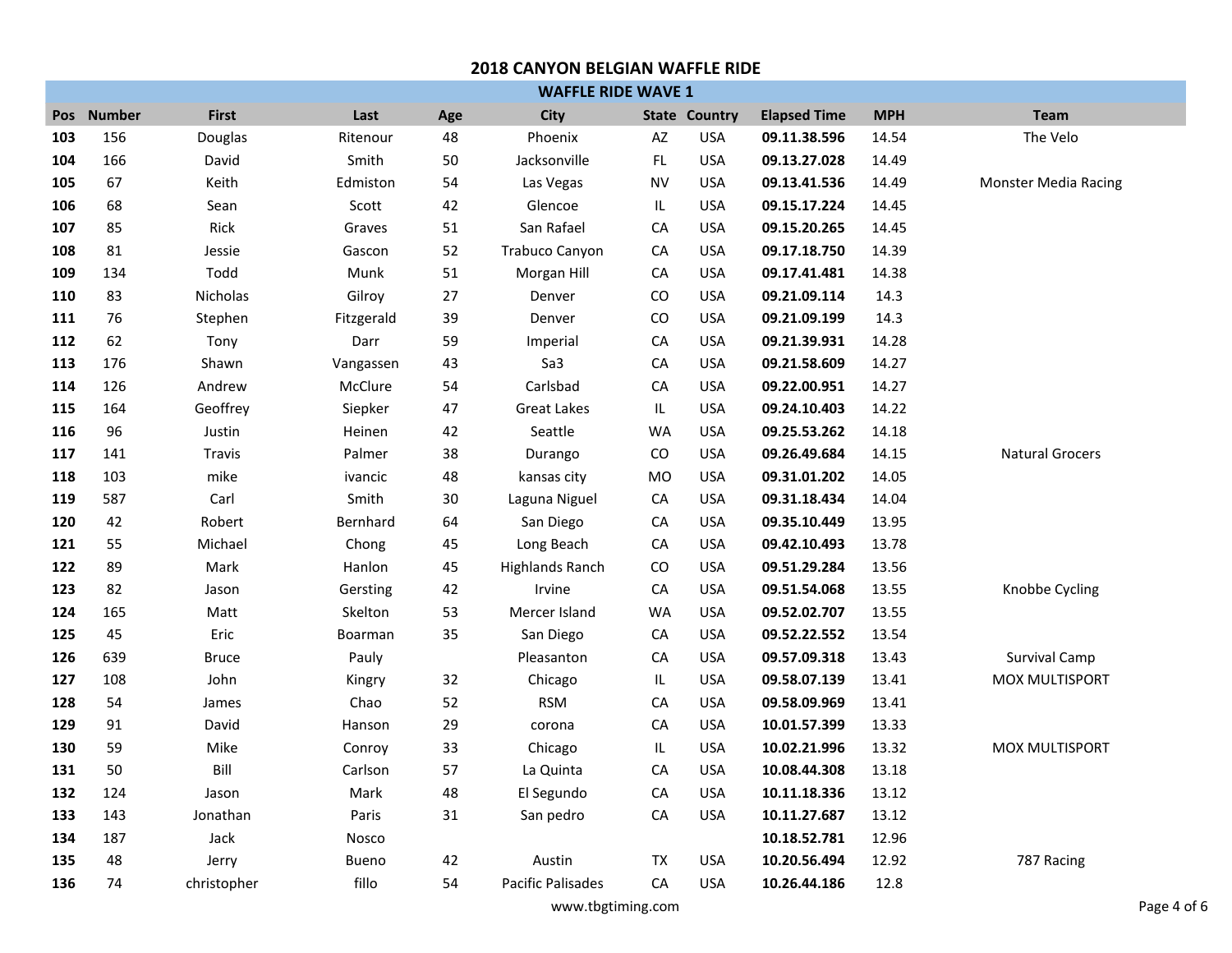| <b>WAFFLE RIDE WAVE 1</b> |            |                   |            |     |                      |                                   |                      |                     |             |                                  |
|---------------------------|------------|-------------------|------------|-----|----------------------|-----------------------------------|----------------------|---------------------|-------------|----------------------------------|
|                           | Pos Number | <b>First</b>      | Last       | Age | <b>City</b>          |                                   | <b>State Country</b> | <b>Elapsed Time</b> | <b>MPH</b>  | <b>Team</b>                      |
| 137                       | 186        | Lee               | Ziff       | 57  | <b>Beverly Hills</b> | CA                                | <b>USA</b>           | 10.28.26.654        | 12.76       |                                  |
| 138                       | 18         | Robbie            | Ventura    | 46  | highland park        | $\ensuremath{\mathsf{IL}}\xspace$ | <b>USA</b>           | 10.30.58.214        | 12.71       |                                  |
| 139                       | 112        | Norm Brian Martin | Laird      | 53  | San Diego            | СA                                | <b>USA</b>           | 10.30.59.819        | 12.71       |                                  |
| 140                       | 184        | carl              | wittig     | 50  | Rancho Mirage        | ${\sf CA}$                        | <b>USA</b>           | 10.31.00.295        | 12.71       |                                  |
| 141                       | 118        | Benjamin          | Liu        | 45  | Costa Mesa           | CA                                | <b>USA</b>           | 10.31.15.196        | 12.71       |                                  |
| 142                       | 72         | Bob               | Fetherston | 65  | Los Gatos            | СA                                | <b>USA</b>           | 10.31.41.091        | 12.7        |                                  |
| 143                       | 178        | Philip            | Vrieling   | 54  | Modesto              | ${\sf CA}$                        | <b>USA</b>           | 10.42.53.008        | 12.48       |                                  |
| 144                       | 120        | Rawley            | Macias     | 34  | Escondido            | CA                                | <b>USA</b>           | 10.46.50.043        | 12.4        |                                  |
| 145                       | 489        | <b>Brett</b>      | Levitt     | 42  | Deerfield            | IL                                | <b>USA</b>           | 10.48.44.784        | 12.37       |                                  |
| 146                       | 623        | Rich              | Williams   | 43  | Chicago              | IL                                | <b>USA</b>           | 10.48.45.211        | 12.37       |                                  |
| 147                       | 144        | Michael           | Patch      | 31  | New York             | <b>NY</b>                         | <b>USA</b>           | 10.48.48.022        | 12.36       |                                  |
| 148                       | 47         | Andrew            | Brightman  | 50  | San Diego            | CA                                | <b>USA</b>           | 10.55.26.775        | 12.24       |                                  |
| 149                       | 132        | Christopher       | Morales    | 32  | San Diego            | CA                                | <b>USA</b>           | 11.11.51.017        | 11.94       | San Diego Bicycle Club           |
| 150                       | 179        | Miki              | Vuckovich  | 49  | San Diego            | CA                                | <b>USA</b>           | 11.21.49.656        | 11.77       | Coureur Elite Cycling p-b Canyon |
| 151                       | 105        | J.                | Juelis     | 49  | Calabasas            | CA                                | <b>USA</b>           | 11.24.55.859        | 11.71       |                                  |
| 152                       | 177        | Quoc              | Vo         | 50  | La Mesa              | CA                                | <b>USA</b>           | 11.26.33.016        | 11.68       |                                  |
| 153                       | 63         | Andrew            | Dickinson  | 40  | Salt Lake City       | CA                                | <b>USA</b>           | 11.32.40.814        | 11.58       |                                  |
| 154                       | 102        | Glenn             | Imke       | 51  | <b>Bakersfield</b>   | СA                                | <b>USA</b>           | 11.39.30.073        | 11.47       |                                  |
| <b>DNF</b>                | 17         | Brandon           | Baker      | 26  | Santa Barbara        | ${\sf CA}$                        | <b>USA</b>           | --.--               | $\pmb{0}$   |                                  |
| <b>DNF</b>                | 38         | Alex              | Armstrong  | 41  | Draper               | UT                                | <b>USA</b>           | --.--               | $\pmb{0}$   | <b>RCCLA</b>                     |
| <b>DNF</b>                | 71         | Pablo             | Espinosa   | 47  | <b>Mountain View</b> | СA                                | <b>USA</b>           | --.--               | 0           |                                  |
| <b>DNF</b>                | 92         | Jay               | Harger     | 44  | San Diego            | CA                                | <b>USA</b>           | $-2$                | $\mathbf 0$ |                                  |
| <b>DNF</b>                | 93         | Coulton           | Hartrich   | 34  | Westlake Village     | СA                                | <b>USA</b>           | 07.12.28.904        | 18.55       |                                  |
| <b>DNF</b>                | 127        | jake              | mclaughlin | 36  | san marcos           | CA                                | <b>USA</b>           | --.--               | 0           |                                  |
| <b>DNF</b>                | 151        | richard           | ramsey     | 50  | Laguna Beach         | СA                                | <b>USA</b>           | --.--               | $\mathbf 0$ |                                  |
| <b>DNF</b>                | 153        | William           | Raus       | 21  | Oceanside            | CA                                | <b>USA</b>           | --.--               | $\pmb{0}$   |                                  |
| <b>DNF</b>                | 162        | Michael           | Sheehan    | 26  | Austin               | TX                                | <b>USA</b>           | --.--               | 0           |                                  |
| <b>DNF</b>                | 169        | Danny             | Soltan     | 27  | Ann Arbor            | MI                                | <b>USA</b>           | 04.59.55.595        | 26.75       |                                  |
| <b>DNF</b>                | 182        | Scot              | Weidenaar  | 31  | Homewood             | $\ensuremath{\mathsf{IL}}\xspace$ | <b>USA</b>           | $-2 - 1$            | $\pmb{0}$   |                                  |
| <b>DNF</b>                | 61         | <b>Brendan</b>    | Cusick     | 43  | Durango              | CO                                | <b>USA</b>           | --.--               | $\mathbf 0$ | <b>Natural Grocers</b>           |
| <b>DNS</b>                | 6          | Andrew            | Talansky   |     |                      | ${\sf CA}$                        | <b>USA</b>           | --.--               | 0           |                                  |
| <b>DNS</b>                | 8          | michael           | marckx     | 53  | leucadia             | СA                                | <b>USA</b>           | --.--               | $\mathbf 0$ |                                  |
| <b>DNS</b>                | 24         | Chris             | DeMarchi   | 46  | Chino                | CA                                | <b>USA</b>           | --.--               | $\mathbf 0$ |                                  |
| <b>DNS</b>                | 28         | Ryan              | Eastman    | 25  | San Francisco        | CA                                | <b>USA</b>           | --.--               | $\mathbf 0$ |                                  |